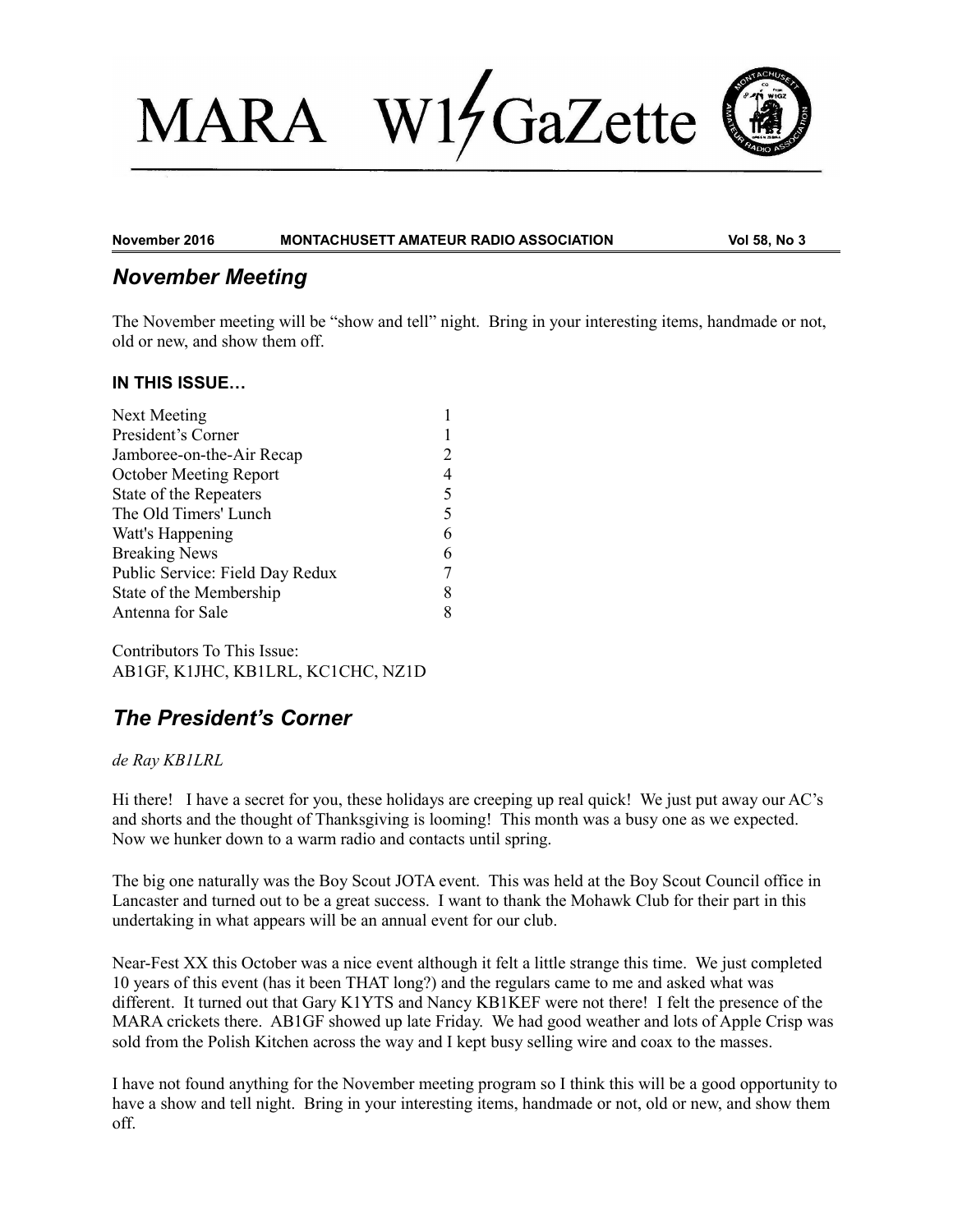**Christmas Party – On Sunday December 4th we are going to have our Annual Christmas**  party at N1MGO's QTH. It will be pretty much the same format, as we have had great fun with this in the past few years. So, set your calendar aside for that day and join us. That's enough for now, stay happy, stay healthy.

See you soon, Ray

## *Jamboree on the Air (JOTA/JOTI) Recap*

### *de Bill NZ1D*

In October a group of MARA and Mohawk members joined together at the Nashua Valley Council Boy Scout office in Lancaster and participated in JOTA (Jamboree-on-the-Air), a joint Scouting and Amateur Radio event where Scouts world-wide can "virtually" get together with young people from another country and talk about Scouting. Pam KC1CHC has posted many photos on MARA's two Facebook pages and Twitter.

The Mohawk club provided their communications van and several demonstrations were set up inside and in the parking lot. Paul KD1YH set up an Echolink node connected to the MARA repeater and I had fun from my end in Florida working 17 Massachusetts Scouts (including two of my grandsons) and several adults at the Lancaster site. The icing on the Echolink contacts was when I arranged to have several Scouts talk at length with Chu 9V1HY a Chinese university student and new ham from Singapore and Johann DB1YB in Germany.



*Paul KD1YH sets up the Echolink "station" or node at the JOTA/JOTI operation at the Nashua Valley Council BSA office. (KC1CHC photo)*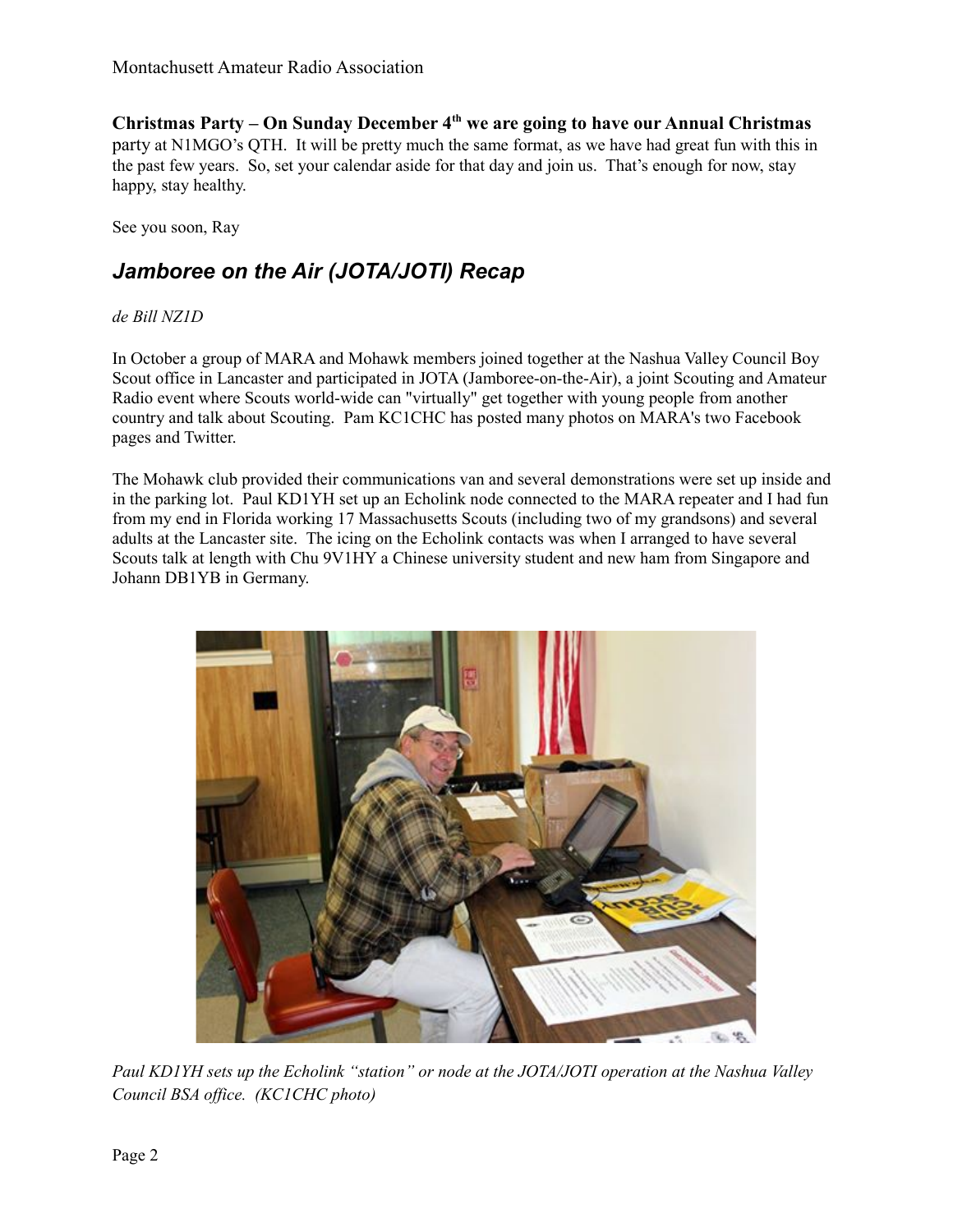

*The Mohawk club set up their communications van in the BSA council's parking lot. (KC1CHC photo)*



*Scouts "supervise" the raising of an HF beam antenna at the JOTA site in Lancaster. (KC1CHC photo)*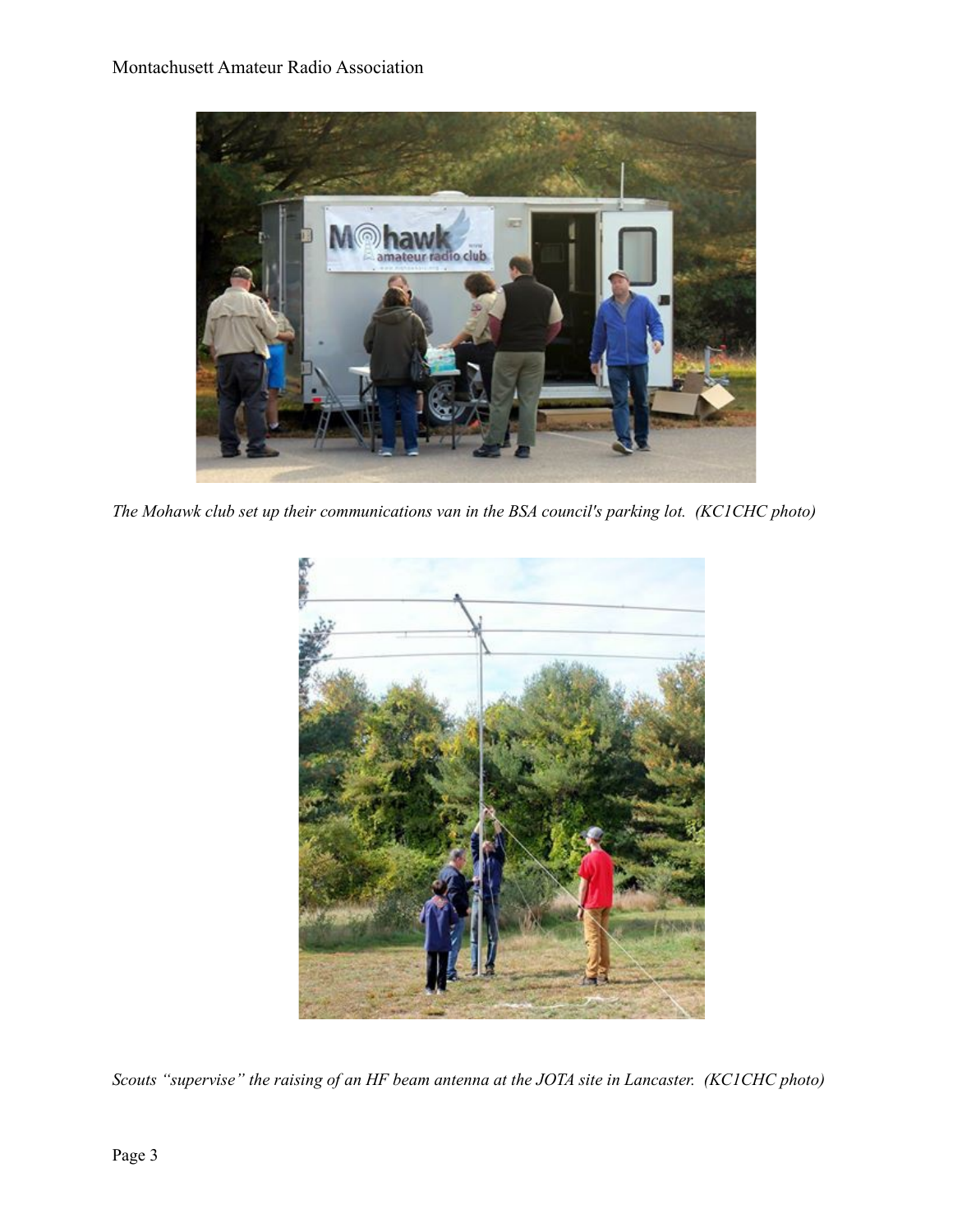# *October Meeting, Treasurer's Report*

#### *de Ray, KB1LRL*

October's meeting program, a tour of Lunenburg's new Middle School on October 12, had to be changed due to an unforeseen circumstance. The alternate meeting program, attended by 12 members, was a presentation and training on the youth protection policies hosted by the Nashua Valley Council Boy Scouts district director Matt Ghirarda. Since the JOTA event was set for the following weekend, the business part of the meeting was waived in favor of the training.



*Matt Ghirarda district director of the Nashua Valley Council BSA presents training on the BSA's youth protection policies to MARA members at the October meeting.*

### *State of the Repeaters*

### *de Tom AB1GF*

The 145.45 repeater transmitter exhibited some output problems recently so Tom AB1GF and Paul KD1YH went to the site and found the output power was much lower than expected (less than 4w to the "cans" vice a previous 25w). We replaced the amplifier with a backup but it did not work so we put the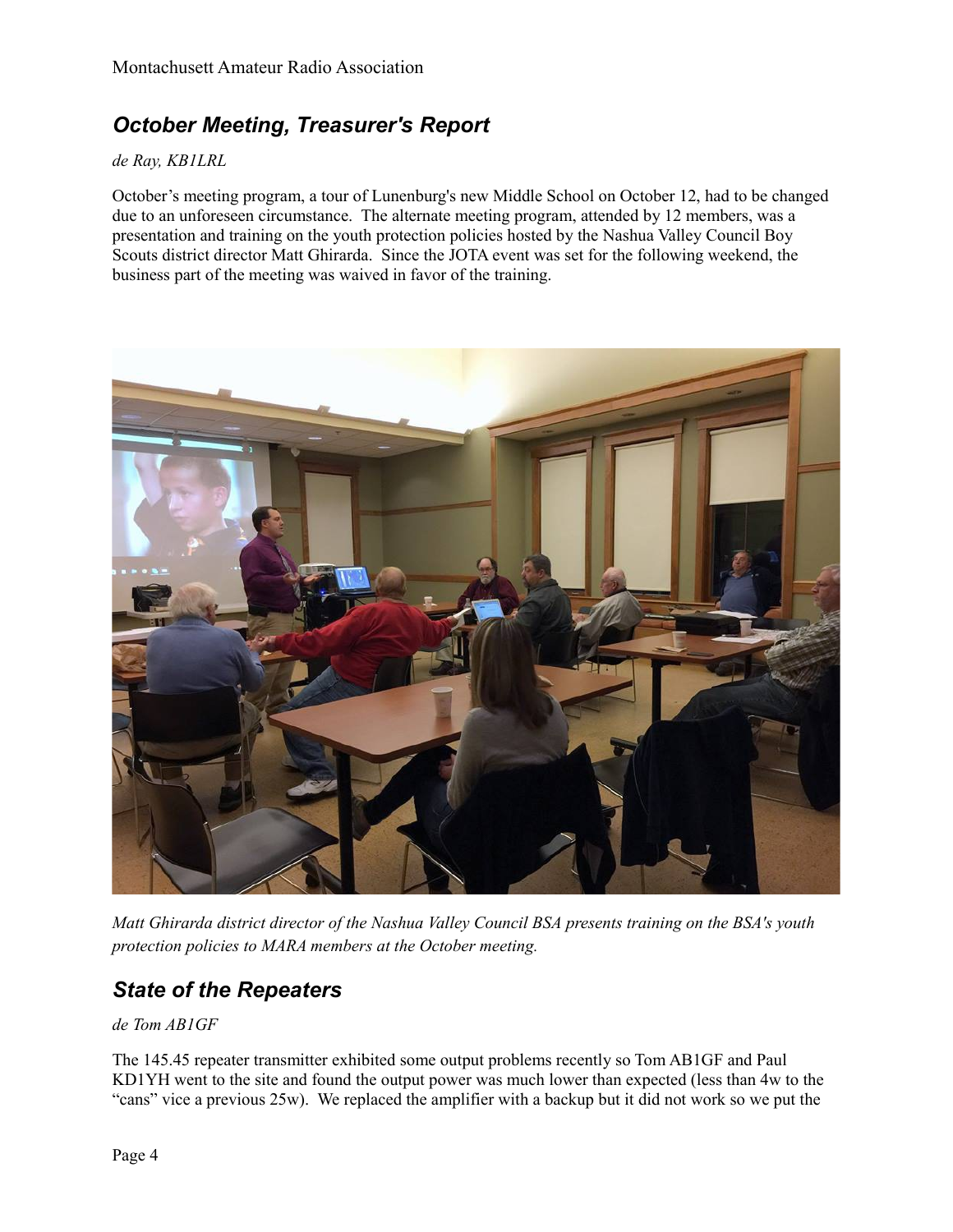original unit back in until we have more time to troubleshoot it. We also replaced the hardline connector with a better one.

# *The Old Timers' Lunch*

#### *de Tom K1JHC*

The Old Timers' meet at noon on the first Wednesday of each month. Four members of the Old Timers' met for our October monthly lunch at Gene & Steve's new Airport Restaurant on 192 Hamilton St, Leominster. The restaurant is nicely done although it gives a crowded look because of the table arrangement, but they set aside a six- and eight-place table so group seating was good. The menu is expanded, food is as good as ever, and the service is great.

# *The MARA W1/GaZette*

is published by the Montachusett Amateur Radio Association just prior to the monthly meeting. The newsletter is distributed free to members and friends of Amateur Radio. Contents copyright © 2016, MARA. Permission to use in other Amateur Radio publications with credit to MARA is hereby granted.

The deadline for materials to appear in the W1/GaZette is noon on the Sunday before the first Wednesday of the month.

### **NEWSLETTER/PUBLIC RELATIONS STAFF:**

Newsletter Editor: Bill Wornham NZ1D, 352-751-4682 nz1d@arrl.net Webmaster: Paul Upham KD1YH Community Facebook page administrator: Pam Jodrey, KC1CHC, kc1chc@yahoo.com

### **MEMBERSHIP INFORMATION:**

Club Secretary: Bruce Wilbur KB1YRS Annual Dues: Regular \$25 Family \$30 Fixed income \$15 Meetings: 2nd Wednesday, 7:30pm September to June Mailing address: MARA PO Box 95 Leominster, MA 01453 Web site: http://www.w1gz.org/

#### **OFFICERS:**

Ray Lajoie, KB1LRL President, rplajoie@comcast.net Tom Antil, AB1GF Vice President, thantil@comcast.net Bruce Wilber, KB1YRS Secretary, bruce.k.wilbur@verizon.net Gordon LaPoint, N1MGO Treasurer, n1mgo@arrl.net Charlie Cayen, KT1I Trustee, kt1i@arrl.net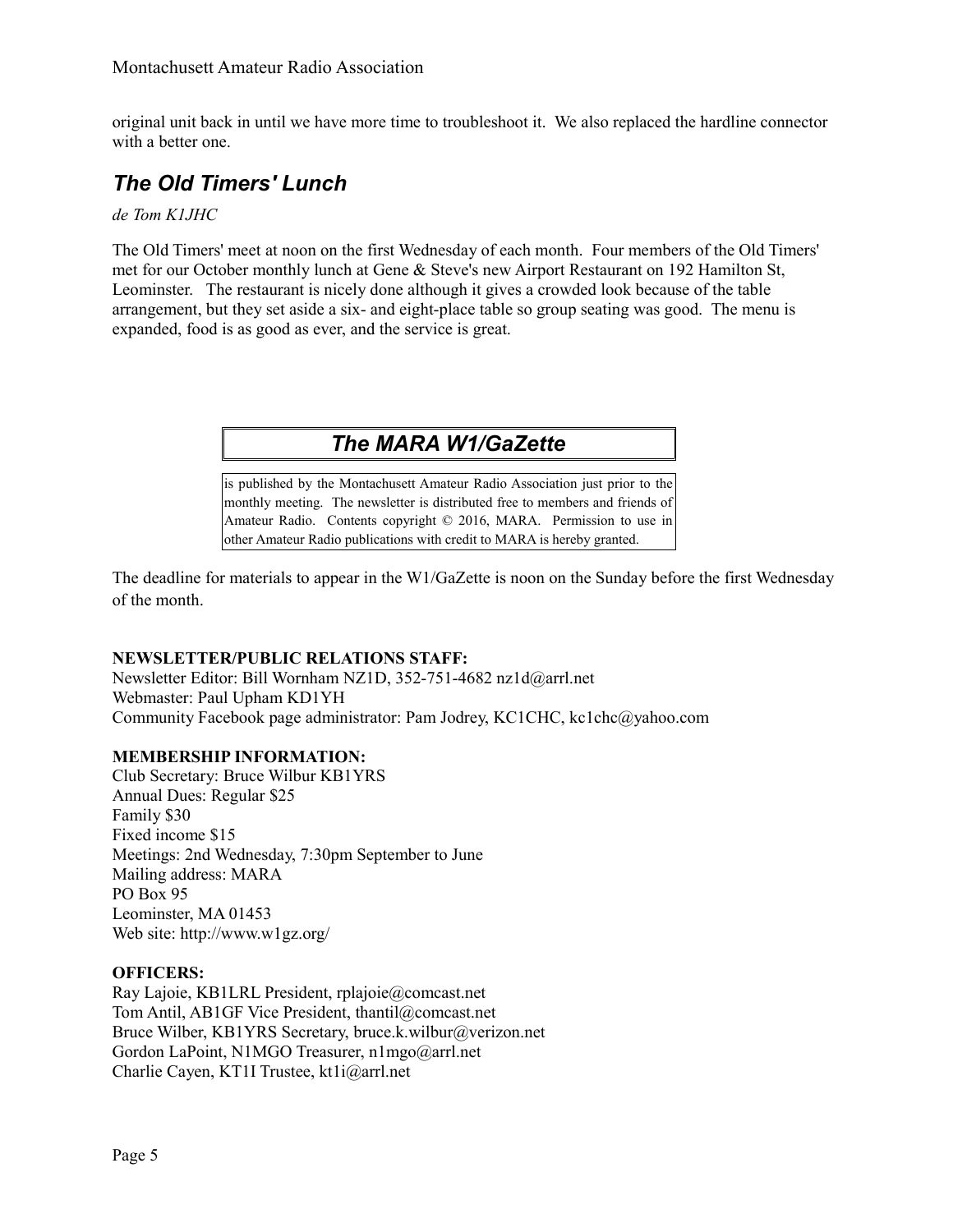MARA owns and operates three FM repeaters co-located on Burbank Hospital in Fitchburg. W1GZ on 145.45 (CTCSS 74.4), AB1GF on 224.34 MHz (CTCSS 103.5) and W1HFN on 927.5625 (-25 MHz) (CTCSS 74.4). The 2m repeater is also reachable via IRLP node 8433 and Echolink node 688832.

### *WATT'S HAPPENING*

**Sundays, 0800 local 5330.5** (ch 1) USB Western Mass Emergency 60M Net Alternate frequencies are 5346.5 (ch 2), 5366.5 (ch 3), 5371.5 (ch 4), and 5403.5 (ch 5).

### **Sundays, 0830 local 3944**

Western Mass Emergency Net. Alternate frequency is 3942 in case of QRN, QRM, or frequency in-use. Also a good idea to scan up and down 10kHz if you cannot find the net.

**Sundays, 0900 local 145.45-** Montachusett Emergency Net

**Tuesdays, 1930 local 145.37-** WMEN Templeton Emergency Net **Wednesdays, 1900 local 145.37-** Gardner/Templeton Emergency Net

**Nightly, 2100 local 146.97-** Central Mass Traffic Net

**First Monday, 1900 local 3943, 7245** RACES Net

### Tuesday, Thursday, Saturday, 1800 local 3978

Western Mass/RI Phone Net

### *Breaking News!*

The **October VE** session has been **cancelled.** The next session is scheduled for November 23.

### **November Sweepstakes**

Tom AB1GF will operate the **ARRL Sweepstakes** this month, November 5-7 CW and November 19-21 phone. If anyone is interested, contact Tom [\(thantil@comcast.net\)](mailto:thantil@comcast.net). Contest period 2100 UTC Saturday thru 0259 UTC Monday.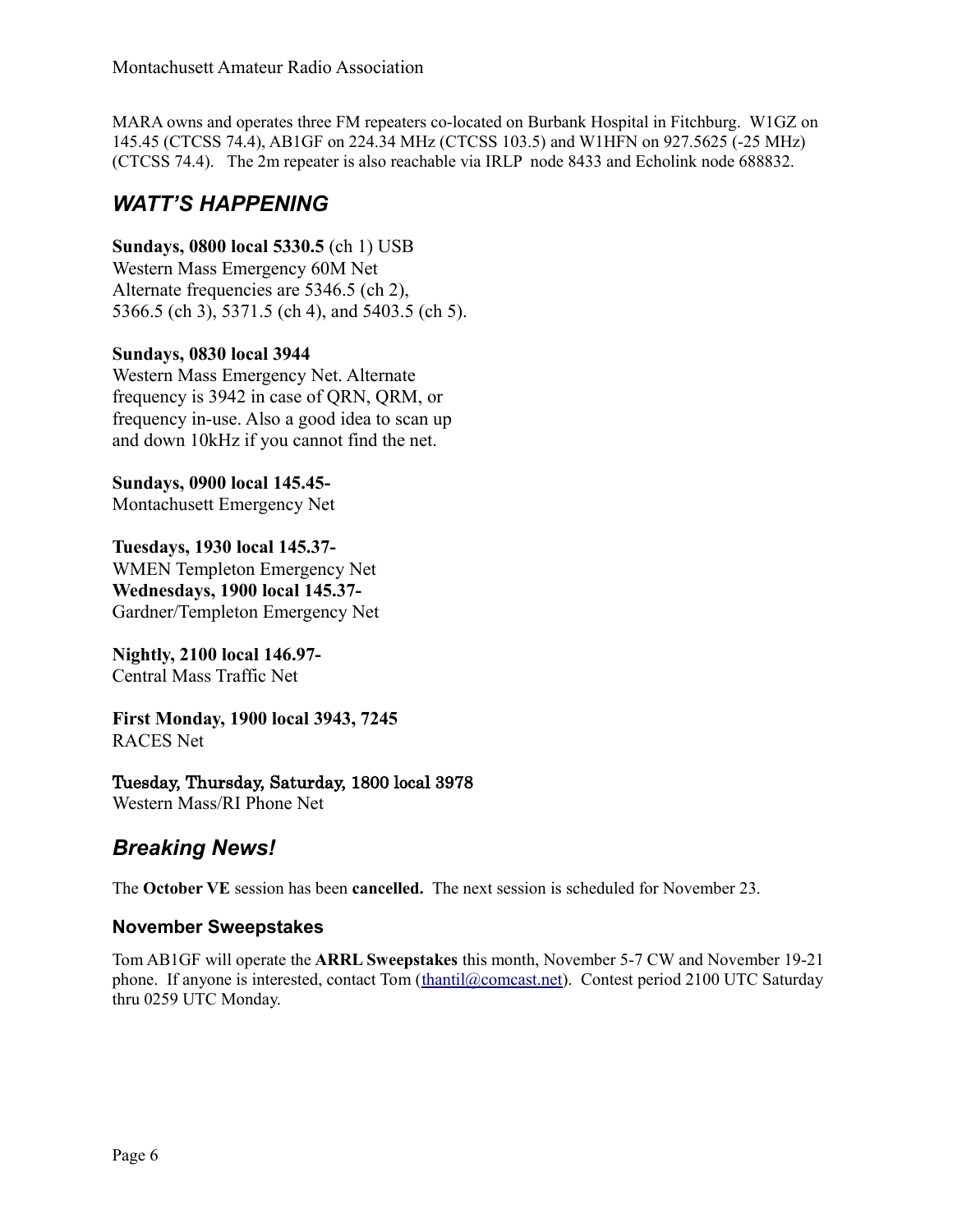# *Public Service: Field Day Redux*

#### *de Bill NZ1D*

Seventeen operators and helpers comprised our 2016 Field Day team operating as W1GZ (Class 4A, WMA) for the primary station and W1QED as the GOTA (Get on the Air) station. Final score 6844 after adding bonus points (5534 plus 1310 bonus). The detailed results are shown in the following four tables labeled: Field Day Score Summary, Field Day Score Breakdown by Band/Mode, GOTA Results, and Field Day Bonus Results.

### **FIELD DAY SCORE SUMMARY**

| Mode                   | CW   | Digital | Phone | Total |
|------------------------|------|---------|-------|-------|
| Total QSO <sub>s</sub> | 1060 | 230     | 187   | 1477  |
| <b>Total Points</b>    | 2120 | 460     | 187   | 2767  |
| Claimed Score =        |      |         |       |       |
| 5,534                  |      |         |       |       |

#### Mode CW Digital Phone Band QSOs Pwr(W) QSOs Pwr(W) QSOs Pwr(W) 160m 80m 61 100 30 100 24 100 40m 338 100 70 100 84 100 20m 372 100 122 100 1 100 15m 287 100 8 100 5 100 10m 6m 2 100 30 100 2m 3 100 1.25cm **Other** Satellite GOTA  $40$  100 TOTAL 1060 230 187

### **FIELD DAY SCORE BREAKDOWN BY BAND/MODE**

### **GOTA RESULTS**

| <b>GOTA Bonus: GOTA Coach</b> |             |                |
|-------------------------------|-------------|----------------|
| - Double Bonus Points         |             |                |
| Name/Call                     | <b>OSOs</b> | <b>Bns Pts</b> |
| Pam Jodrey/KC1CHC             | 20          | 40             |
| Janice Tkal/no call           | 20          |                |
| TOTAL.                        |             |                |